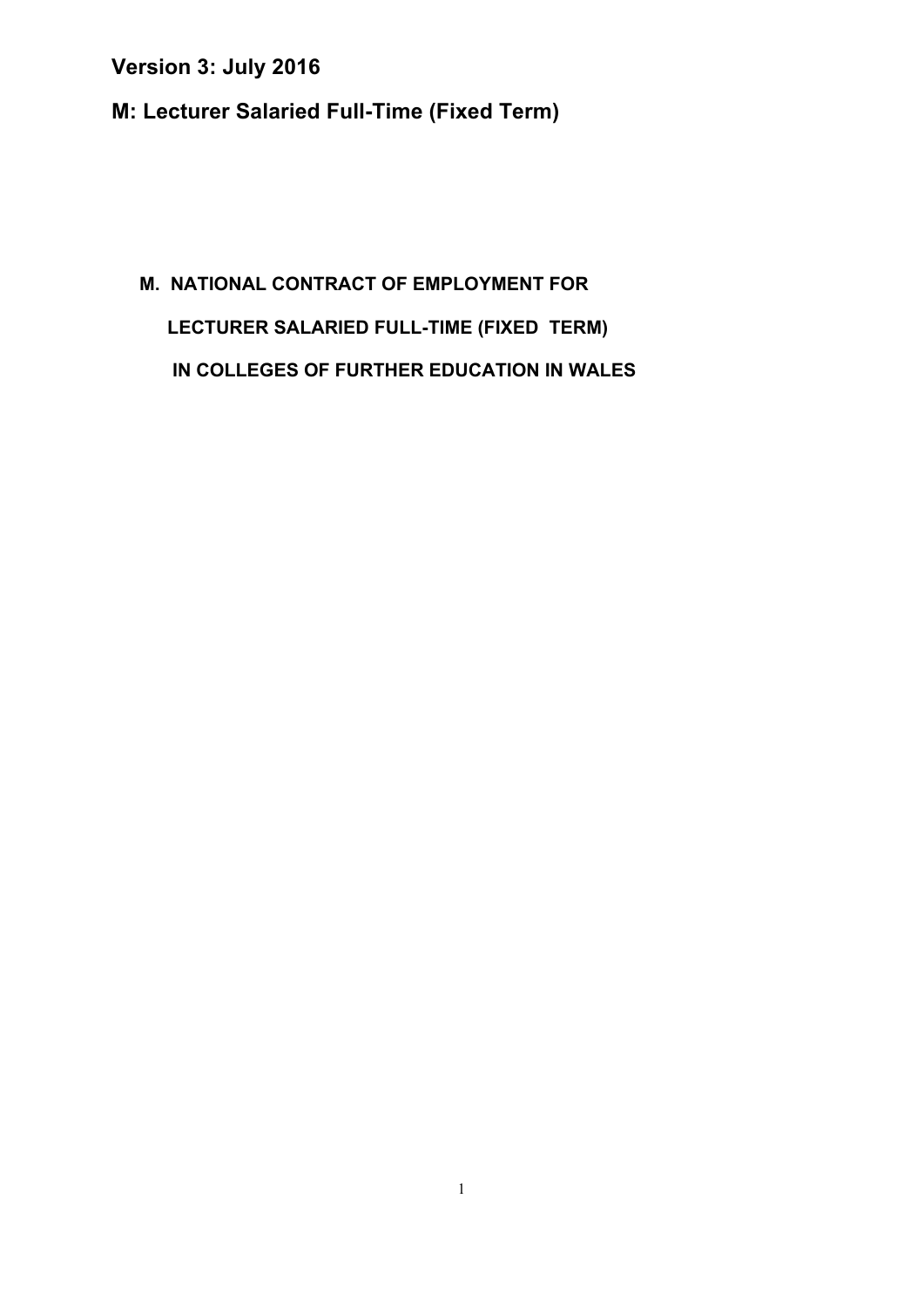### **M: Lecturer Salaried Full-Time (Fixed Term)**

**THE EMPLOYER:** [Name and address of Corporation<sup>1</sup>] ("the Corporation") **THE EMPLOYEE: [**Name and address of Employee**] DATE OF ISSUE**: ………………………………………

### **1. Date of Commencement**

- 1.1 Your employment commenced/shall commence on  $\lceil \cdot \rceil$  and will continue until  $\lceil \bullet \rceil$ .
- 1.2 Your period of continuous employment [will begin/began] on [ $\cdot$ ].
- 1.3 If you are made redundant your period of service with certain other employers will be aggregated with your service with the Corporation for the purpose of determining your redundancy payment. This is in accordance with the Redundancy Payments (Continuity of Employment in Local Government, Etc) (Modification) Order 1999 as amended from time to time.
- 1.4 Your appointment is made in accordance with the Corporation's recruitment and selection procedures and may be subject to the receipt of a satisfactory enhanced DBS disclosure and two satisfactory professional references.

### **2. Duration**

The Employment shall commence on [●] and, subject to both the probationary period and termination provisions, shall continue until [●].

### **3. Probationary Period**

<u> 1989 - Jan Samuel Barbara, margaret e</u>

The first 9 months of your employment will be a probationary period, during which your suitability for the position to which you have been appointed will be assessed. The Corporation reserves the right to extend your probationary period if, in its opinion, circumstances so require. During your probationary period, or at the end of it, your employment may be terminated either by you or by the Corporation on giving one month's written notice. You will be deemed to have passed your probationary period unless you are notified otherwise in writing.

 $1$  Not all colleges have Corporations. In this document the term 'Corporation' includes governing bodies or other supervisory boards.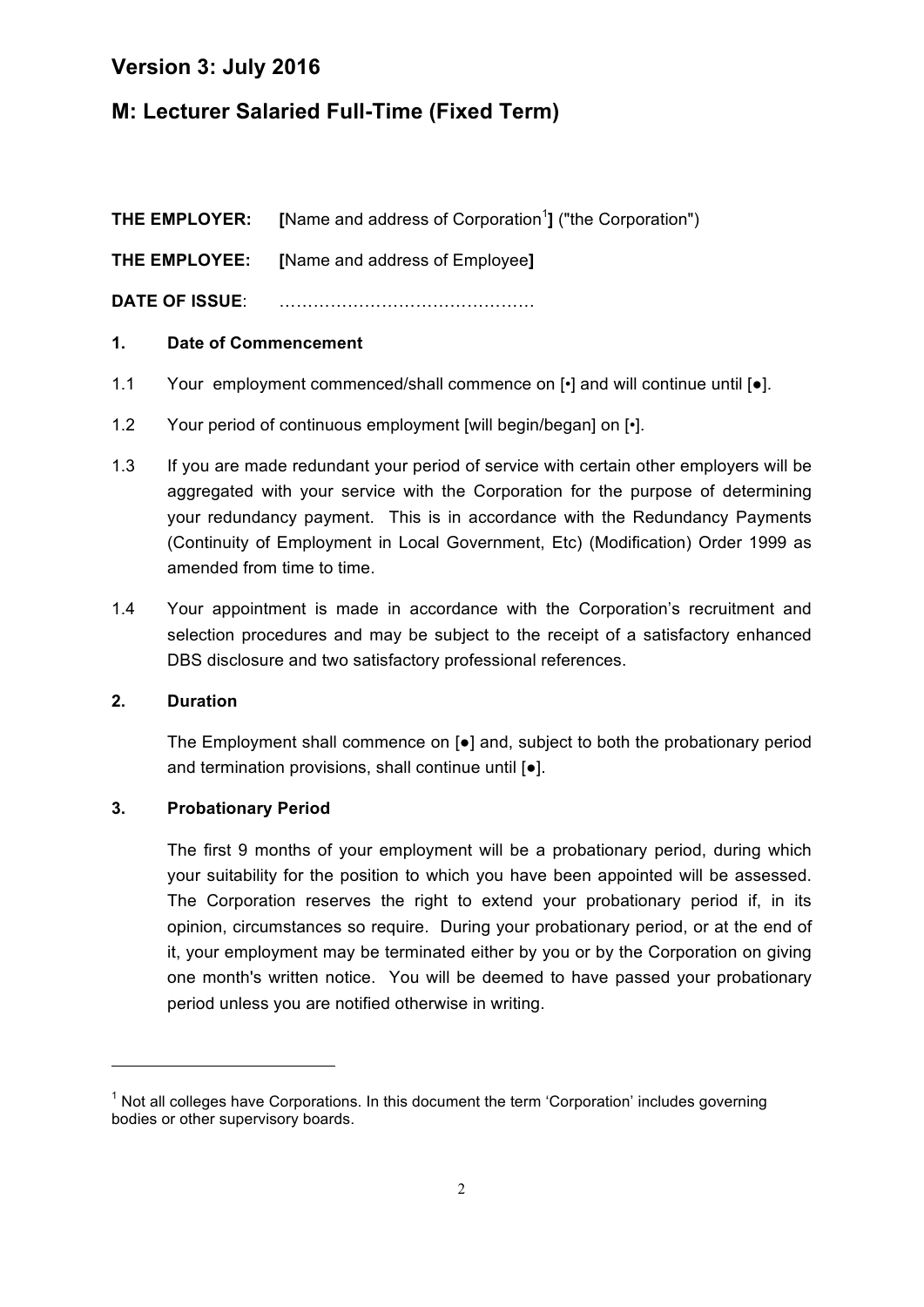### **M: Lecturer Salaried Full-Time (Fixed Term)**

#### **4. Duties**

- 4.1 You will be employed as [job title] and your duties are those as specified within your Job Description together with any lawful and reasonable instruction given to you.
- 4.2 You may be required in pursuance of your duties to perform services not only for the Corporation but also for any Subsidiary which the Corporation has or may acquire in the future.
- 4.3 You are expected to work flexibly and efficiently, to maintain the highest professional standards and to promote and implement the policies of the Corporation consistent with the role.
- 4.4 You will be expected to comply with any policies and procedures commensurate with your role which the Corporation may from time to time issue to ensure the efficient operation of its business and the welfare and interests of its students and employees.

#### **5. Remuneration**

#### 5.1 Starting Salary

Your salary will be [£•] per annum, in accordance with the national pay scale pertinent to your role with your appointment on (grade). Your salary is payable monthly in arrears by direct credit transfer.

#### 5.2 Salary progression

Your salary progression will be determined in accordance with the salary scales set out in the national pay scales pertinent to your role.

#### 5.3 Additional payments

You acknowledge that you will not receive further remuneration in respect of such additional hours if you do not exceed your agreed contracted annual teaching hours.

#### **6. Place of Work**

- 6.1 Your primary place of work will be the Corporation's premises at [INSERT •]. [Your duties will also require you to work at [INSERT list the locations].
- 6.2 In the event that there is an organisational need to change your primary place of work on an indefinite basis, this will be subject to consultation and agreement with you.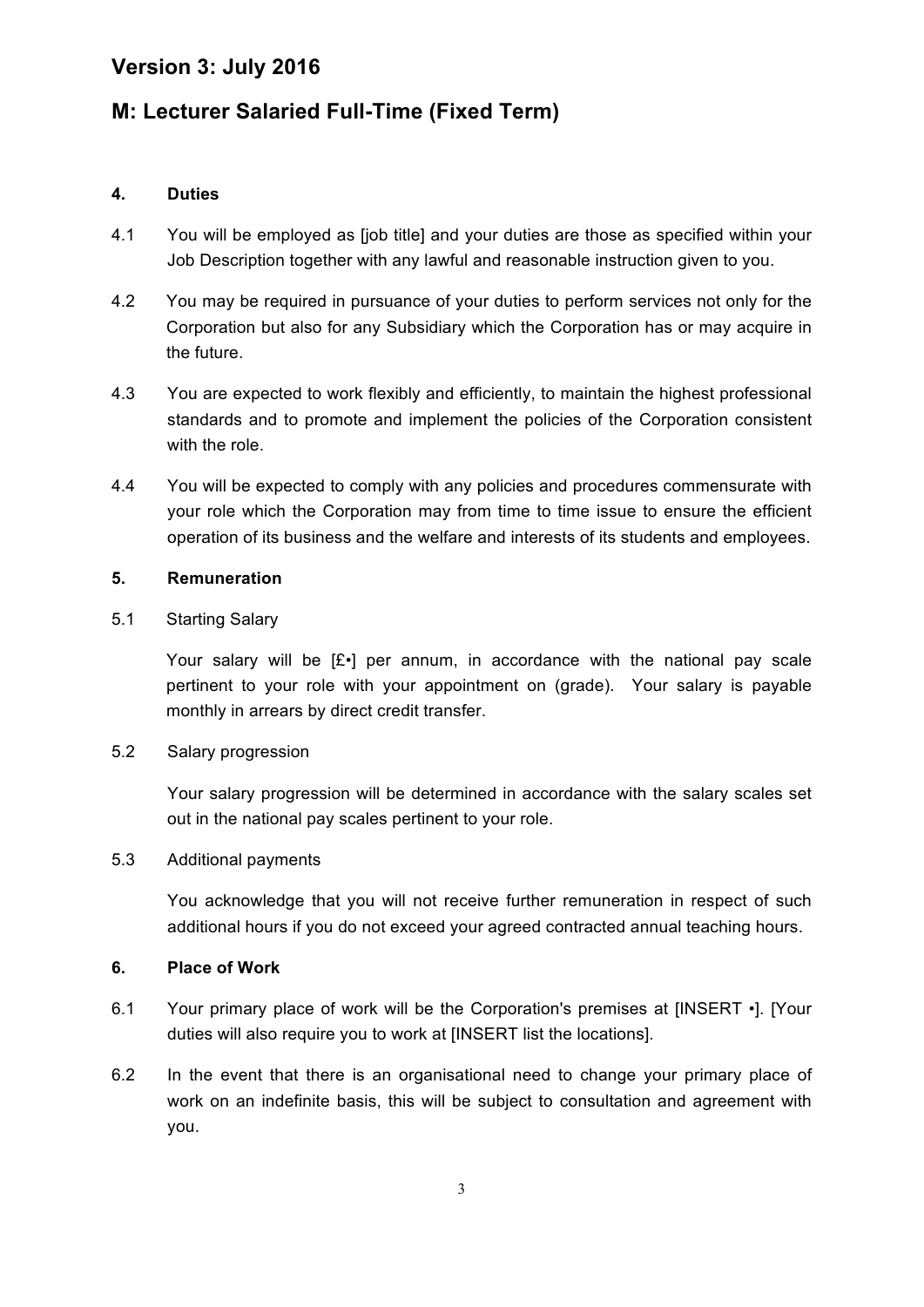### **M: Lecturer Salaried Full-Time (Fixed Term)**

### **7. Mobility**

- 7.1 There may also be a business need to travel and work on a temporary basis at any premises which the Corporation currently has or may subsequently acquire or at any premises at which it may from time to time provide services. This would be subject to discussion and agreement giving due regard to the following considerations:
	- The location and arrangements for travel and subsistence;
	- The length of the working day with increased travel time;
	- The hours of work;
	- The timescale and duration of the proposed arrangements;
	- The employee's personal and family circumstances.
- 7.2 From time to time you may be required to travel and work on a temporary basis at locations outside the UK and for a period of no more than 4 weeks subject to the arrangements set out in Clause 7.1.

### **8. Appraisal and Continuing Professional Development**

- 8.1 You are required to participate in the staff appraisal scheme including performance management and review (PMAR), approved by the Corporation;
- 8.2 You are required, subject to the National Agreement on Lecturer's Workload Allocation for Further Education Colleges in Wales, to take part in continuing professional development.
- 8.3 Full details of the Corporation's policy in relation to Continuing Professional Development can be found at IINSERT linkl.

### **9. Requirement for Teaching Qualification**

- 9.1 Lecturers employed in a further education institution after  $1<sup>st</sup>$  July 2002 are required to obtain within the relevant time scales, teaching qualifications prescribed by the Further Education Teachers Qualifications (Wales) Regulations 2002 as amended from time to time.
- 9.2 The Corporation will review with you, either prior to commencement of employment or shortly thereafter, the qualifications required for the post that you are to fill and will provide such assistance as it deems reasonable to enable you, if required, to secure requisite qualifications. In the event that you fail to secure the requisite qualifications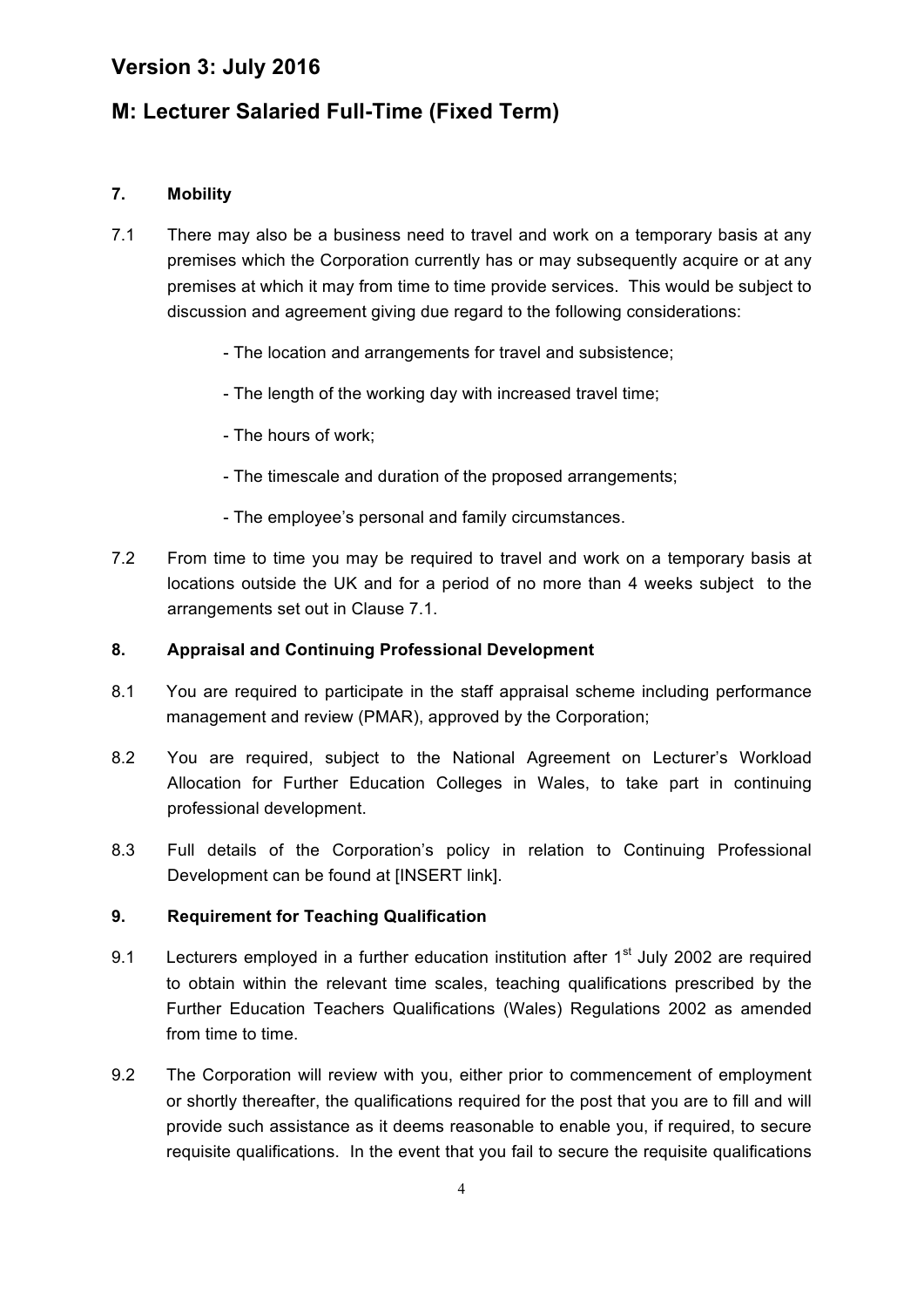### **M: Lecturer Salaried Full-Time (Fixed Term)**

within the period specified in the Regulations, the Corporation may have no alternative but to terminate your employment and to this end the Corporation reserves the right notwithstanding any other provisions of this contract, to terminate your employment by giving notice in accordance with Clause 35.1

#### **10. Working Hours**

- 10.1 You will be expected to work such hours as are reasonably necessary for the proper performance of your duties and responsibilities, with a normal working week of 37 hours. The normal working week is Monday to Friday and in some cases Saturday, by agreement.
- 10.2 Your schedule of teaching may include up to two evenings per week and no more than five days per week. Further details are contained in the National Agreement on Lecturer's Workload Allocation for Further Education Colleges in Wales.
- 10.3 You may sometimes be requested to work on a Bank or Public Holiday, in which case you will be given time off in lieu, should you agree to this, or payment in accordance with the Corporation's policy.
- 10.4 You will be entitled to work up to 5 hours per teaching week away from the Corporation's premises. The timing of these hours will be subject to agreement by your line manager.
- 10.5 If you teach beyond 6.00 pm, you will be allowed time off in lieu during the day time within the same week, although this time off in lieu may be taken at some other time by agreement between you and your line manager.

#### **11. Holidays**

- 11.1 You are entitled to 46 days paid annual leave in each holiday year (being the period from 1st September to 31st August), and 8 Bank and Public Holidays normally observed in Wales. Your annual leave will accrue on the basis of  $1/12<sup>th</sup>$  of your annual entitlement for each month of completed service.
- 11.2 The Corporation reserves the right to schedule a number of closure days in the Annual Calendar, in the interest of efficiency. Where the total number of such days do not exceed 5 per annum, you will not be required to use your annual leave entitlement. Where the Corporation schedules more than 5 such days per annum, days in excess of 5 must be taken as part of your annual leave.
- 11.3 The timing of all holidays is subject to the agreement of your line manager. You are required to submit an outline schedule of any significant holidays, where possible before 31st October in any holiday year.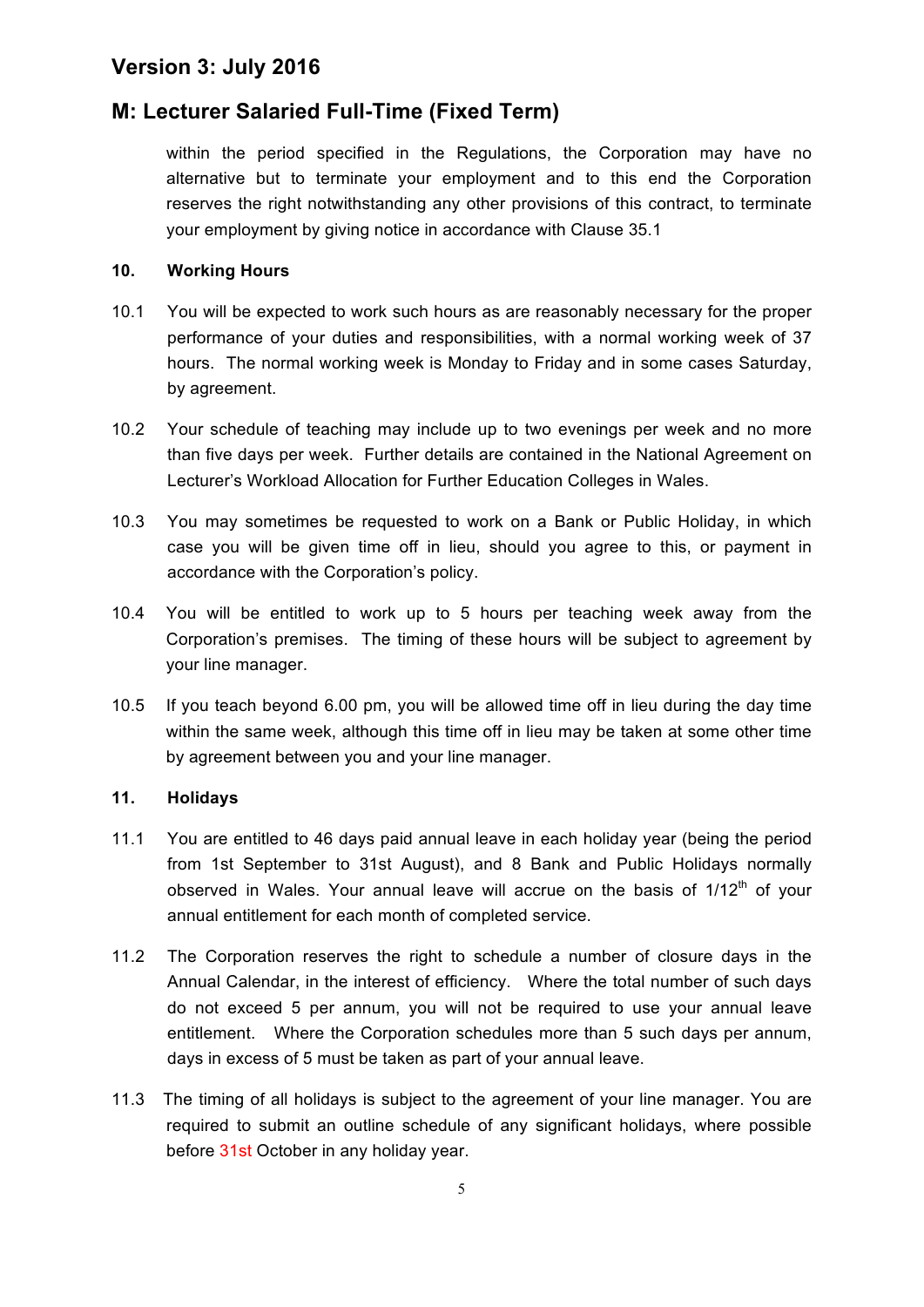### **M: Lecturer Salaried Full-Time (Fixed Term)**

- 11.4 If, on the termination of your employment, you have exceeded your accrued holiday entitlement including Bank and Public holidays up to the date of termination, the Corporation will be entitled to deduct the excess from your final salary payment calculated at a rate of  $1/260<sup>th</sup>$  of your salary for each of the excess days. If you have any unused holiday entitlement, the Corporation will require you to take it during your notice period unless it agrees to pay you the appropriate sum in lieu.
- 11.5 If the Corporation terminates your employment, by reason of gross misconduct in accordance with Clause 35.3, any payment due for outstanding annual leave shall be limited to your statutory entitlement under the Working Time Regulations 1998. Any paid holidays (including Bank and Public holidays) taken shall be deemed first to have been taken in satisfaction of that statutory entitlement.
- 11.6 If either party has served notice to terminate the appointment, the Corporation may require you to take any outstanding holiday entitlement during the notice period. Any outstanding holiday entitlement shall be deemed to be taken during any period of garden leave under Clause 35.4.
- 11.7 Holiday entitlement for one holiday year cannot be taken in subsequent holiday years unless otherwise agreed by the Principal. In some exceptional cases up to 5 days may be rolled forward, but only with the agreement of the Principal. Failure to take holiday entitlement in the appropriate holiday year will lead to forfeiture of any accrued holiday without any right to payment in lieu thereof.
- 11.8 If you are not able to take holiday entitlement due to sickness, accrual of holiday entitlement will be restricted to 28 days pursuant to the statutory requirements of the Working Time Regulations 1998 which will be paid in lieu (on termination of employment only) or carried over by agreement with Corporation's Human Resources on receipt of confirmation from your G.P.

### **12. Expenses**

Expenses which you incur in the proper performance of your duties will be reimbursed by the Corporation providing that they have been approved in advance by your line manager and are matched by signed and approved receipts in accordance with the Corporation's Financial Regulations which can be obtained from [INSERT LOCATION].

#### **13. Pension**

You will automatically become a member of the Teachers' Pension Scheme (TPS) subject to its terms and conditions from time to time in force. You may elect to opt out of the scheme at any time. Further details may be obtained from the TPS. If you opt out of the TPS, the Corporation is still obliged to comply with the employer duties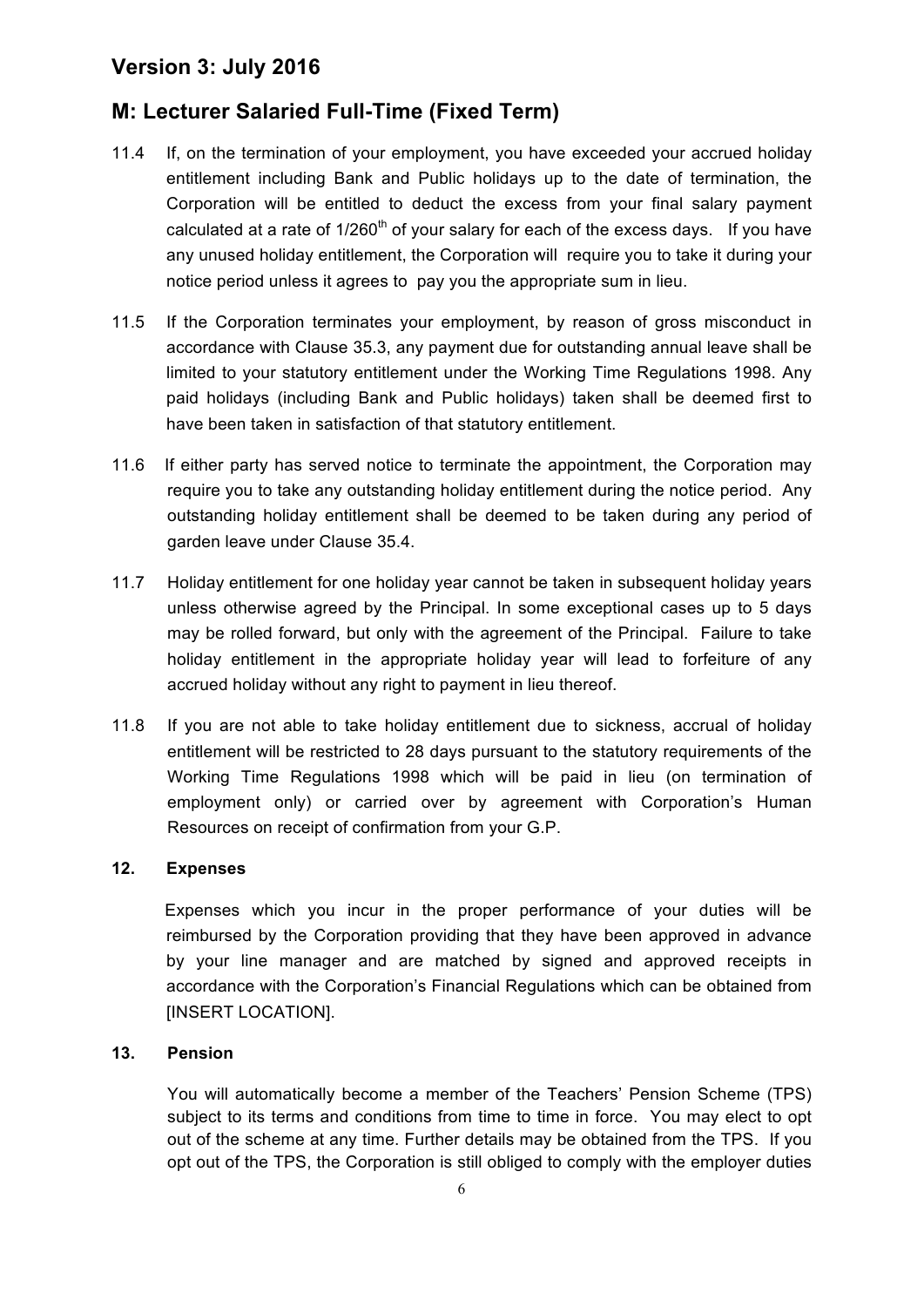### **M: Lecturer Salaried Full-Time (Fixed Term)**

under Part 1 of the Pensions Act 2008 and it will automatically enrol or re-enrol you into a Pension scheme as and when required by law.

#### **14. Deductions**

For the purposes of the Employment Rights Act 1996, you hereby authorise the Corporation to deduct from your salary or any other payments due to you any agreed sums due from you to the Corporation, including any overpayments, loans or advances made to you by the Corporation. You will be provided with a deduction schedule accordingly.

#### **15. Sickness**

- 15.1 If you are absent from work due to sickness or injury, you may be eligible to receive sick pay in accordance with the Corporation's Sickness Policy. Further details in respect of sickness may be obtained from [INSERT LOCATION]
- 15.2 The payment of sick pay is subject to your compliance with the Corporation's rules for the notification and verification of sickness absence, which are set out in the Sickness Policy.
- 15.3 The Corporation has the right to require you to attend a medical examination by a doctor or occupational health specialist nominated by the Corporation, in particular but not limited to circumstances where you are absent on long term sickness. The Corporation reserves the right to cease to make payments of sick pay in the event that you repeatedly fail to attend at such an appointment having been requested to do so, without reasonable justification.
- 15.4 If you receive compensation following an injury or accident which occurred outside work for loss of earnings, you will be required to repay to the Corporation compensation paid for such loss of earnings, up to the value of sick pay received less your statutory entitlement.

### **16. Maternity Leave**

If you become pregnant, you will be eligible to take maternity leave and may qualify for employer and/or statutory maternity pay. Full details of the Corporation's Maternity Policy and the procedures with which you must comply in order to exercise your rights under it are available from [INSERT LOCATION].

#### **17. Paternity Leave**

Where your Spouse/Partner becomes pregnant, you will be eligible to take paternity leave and receive paternity pay. Full details of the Corporation's Paternity Leave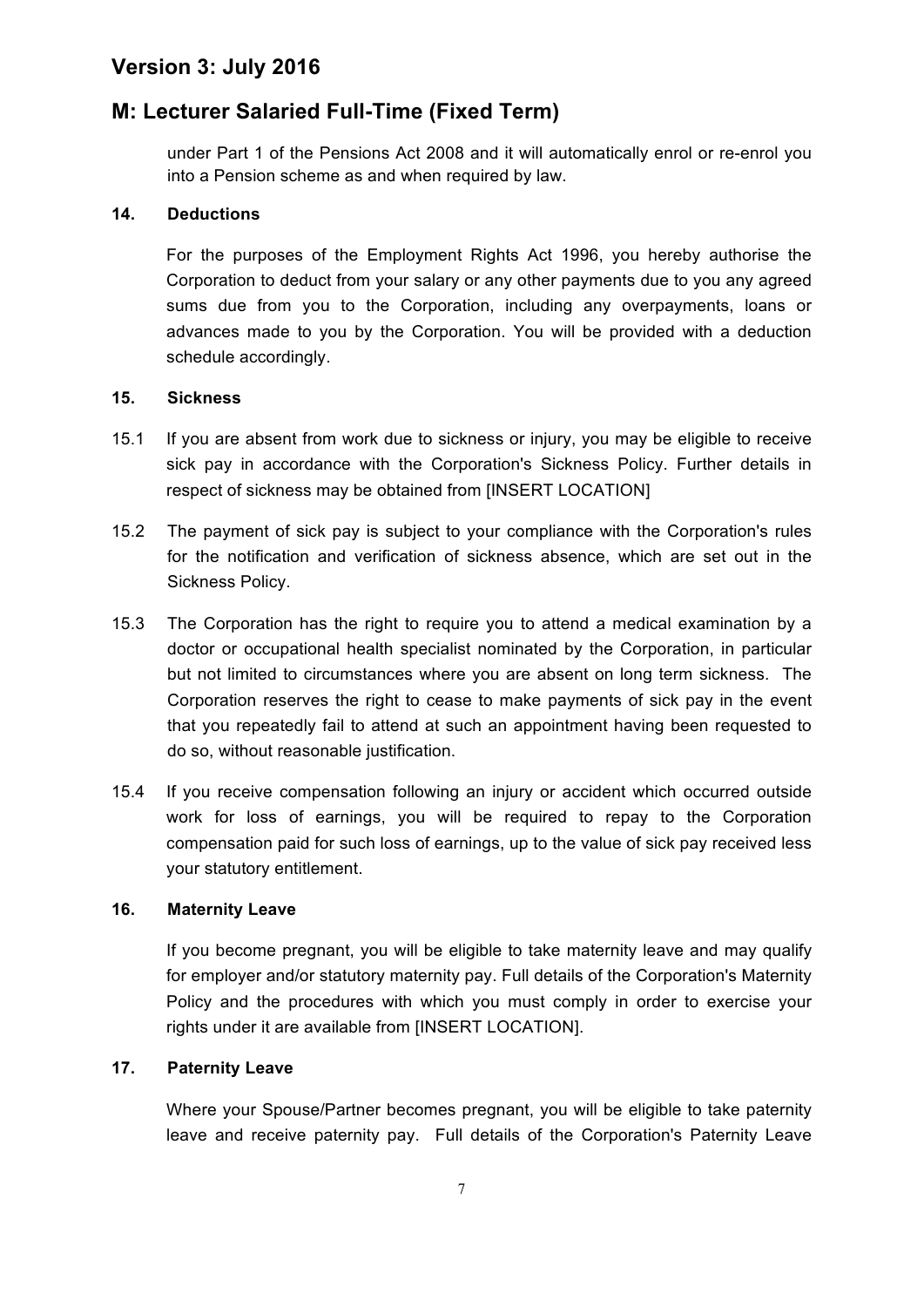### **M: Lecturer Salaried Full-Time (Fixed Term)**

Policy and the procedures with which you must comply in order to exercise your rights under it are available from [INSERT LOCATION].

#### **18. Parental Leave**

You will be entitled to take parental leave in accordance with the Maternity and Parental Leave Regulations 1999, as amended, or alternatively in accordance with any policy or procedure on this subject which has been adopted by the Corporation. Further details in respect of parental leave may be obtained from [INSERT LOCATION].

#### **19. Adoption Leave**

If you adopt a child, you may be eligible to take adoption leave and receive adoption pay. Full details of the Corporation's Adoption Policy and the procedures with which you must comply in order to exercise your rights under it are available [INSERT LOCATION].

#### **20. Health and Safety**

The Corporation recognises and accepts its responsibilities as an employer to ensure, so far as is practicable, the health, safety and welfare of all its employees. A copy of the Health and Safety Policy, subject to amendment from time to time, can be obtained from [INSERT LOCATION]. You are responsible for familiarising yourself with the policy and adhering to the health and safety rules in the workplace.

### **21. Exclusivity of Service**

- 21.1 You are required to devote your time, full attention and abilities to your duties during your contracted working hours and to act in the best interests of the Corporation at all times.
- 21.2 Written permission by the Principal or nominee must be given before entering into any agreement to undertake any paid activity or employment on behalf of another organisation or person. This includes any such paid activity or employment that commenced before your employment under this contract.
- 21.3 Where paid leave of absence is granted to undertake activity for another organisation, any payment (expenses exempt) received in respect of that activity must be transferred to the Corporation.

#### **22. Confidentiality**

22.1 You shall not either during your employment (except in the proper performance of your duties), nor at any time after its termination, use for your own purposes (or for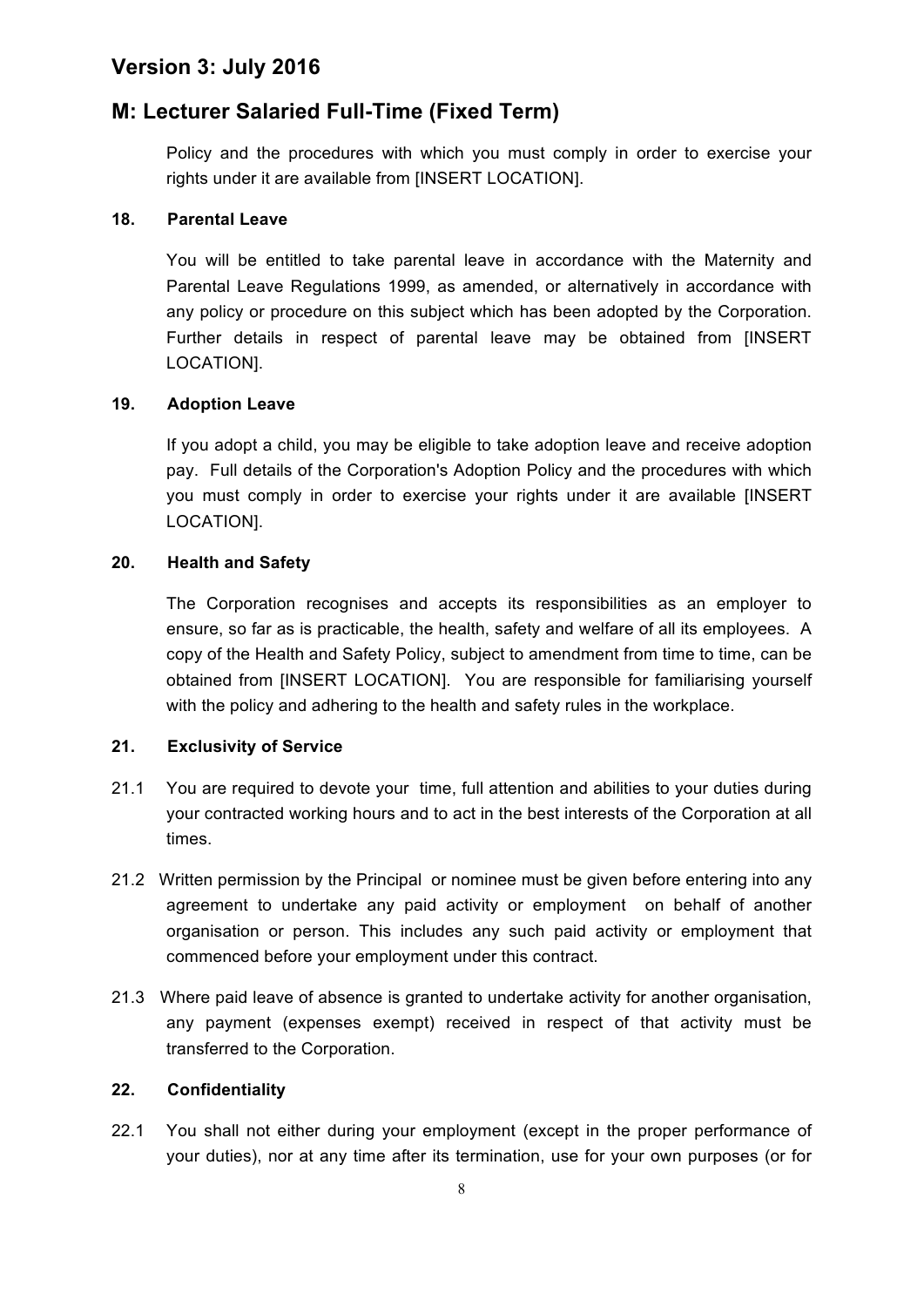### **M: Lecturer Salaried Full-Time (Fixed Term)**

any purposes other than those of the Corporation) or divulge to any person, corporation, company or other organisation whatsoever any confidential information belonging to the Corporation or to any Subsidiary or relating to its or their affairs or dealings which may come to your knowledge during your employment. This restriction shall cease to apply to any information or knowledge which may come into the public domain after the termination of your employment, other than as a result of unauthorised disclosure by you or by any third party. The Trade Union and Labour Relations (Consolidation) Act 1992 (TULR(C)A 1992) requires employers to disclose information for the purposes of collective bargaining to accredited representatives of recognised trade unions. This restriction shall not apply to any use or disclosure authorised by the Corporation or required by law or in furtherance of a legitimate trade union activity.

- 22.2 Confidential information shall include (but shall not be limited to) the following:
	- (a) Information concerning the services offered or provided by the Corporation or any Subsidiary including the names of any persons, companies or other organisations to whom such services are provided, their requirements and the terms upon which services are provided to them (save that such information shall not be regarded as confidential once it has been published in any prospectus or other document which is available to members of the public).
	- (b) The Corporation's marketing strategies and business plans or those of any Subsidiary and the marketing strategies and business plans of other Corporations or governing bodies involved in collaborative partnerships if appropriate.
	- (c) Any information relating to a proposed reorganisation, expansion or contraction of the Corporation's activities (or those of any Subsidiary) including any such proposal which also involves the activities of any other corporation or organisation.
	- (d) Financial information relating to the Corporation or any Subsidiary (save to the extent that such information is included in published audited accounts).
	- (e) Details of:
		- (i) Employees of the Corporation or any Subsidiary, the remuneration and other benefits paid to them and their experience, skills and aptitudes and/or
		- (ii) Any arrangements for the supply of personnel to the Corporation or any Subsidiary by a third party provider.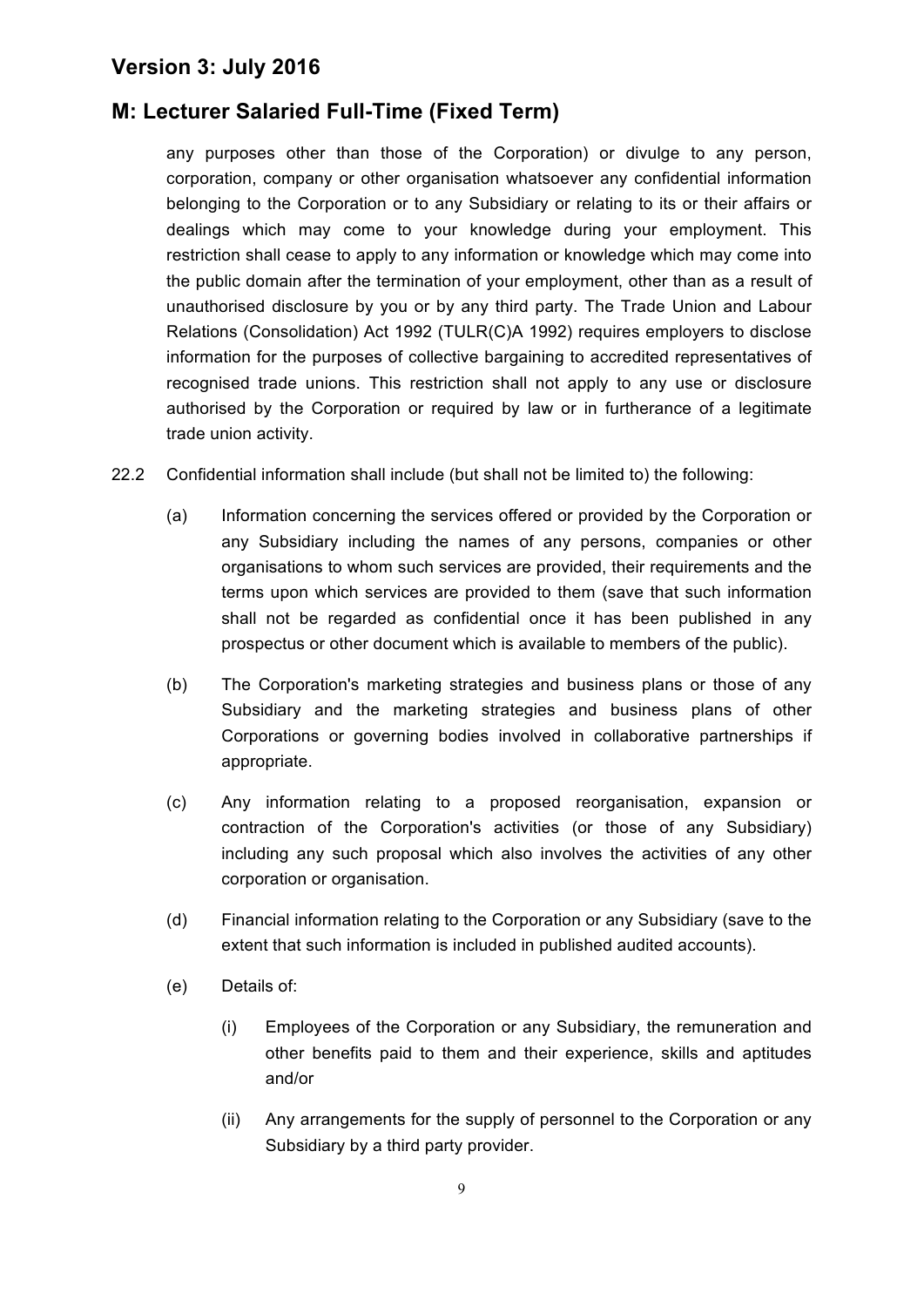### **M: Lecturer Salaried Full-Time (Fixed Term)**

- (f) Any information which you have been told is confidential or which you might reasonably expect to be confidential.
- (g) Any information which has been given to the Corporation or any Subsidiary in confidence by students or other persons, companies or organisations.
- 22.3 Notwithstanding the above, the Corporation affirms that professional staff have freedom within the law to question and test received wisdom relating to academic matters, and to put forward new ideas, and controversial or unpopular opinions about academic matters without placing themselves in jeopardy or losing the jobs and privileges they have at the Corporation.
- 22.4 All records, documents and other papers (together with any copies or extracts thereof) made or acquired by you in the course of your employment shall be the property of the Corporation and must be returned to it upon request on the termination of your employment.
- 22.5 Nothing in this contract, and in particular this Clause 22, is intended to prejudice your rights in relation to any protected disclosure under the meaning of Section 43A of the Employment Rights Act 1996, as amended from time to time (Whistleblowing).
- 22.6 Any request received by you under the Freedom of Information Act 2000 will be forwarded to [your Line Manager/HR Department/Information Officer] for consideration. Under no circumstances should you respond to such a request directly.

### **23. Data Protection**

23.1 You agree to abide by the Corporation's Data Protection Policy available at [INSERT LINK] as amended from time to time and the provisions of the Data Protection Act 1998 when handling personal data in the course of employment including personal data relating to any employee, student, client, supplier or agent of the Corporation or any subsidiary.

### **24. Copyright**

- 24.1 The copyright in all records, documents and course materials produced or made by you in the course of your employment after your appointment to the College, shall belong to the Corporation.
- 24.2 The copyright of any work or design compiled, edited or otherwise brought into existence by you as a scholarly work for the purposes of furthering your professional career shall belong to you. "Scholarly work" includes items such as books,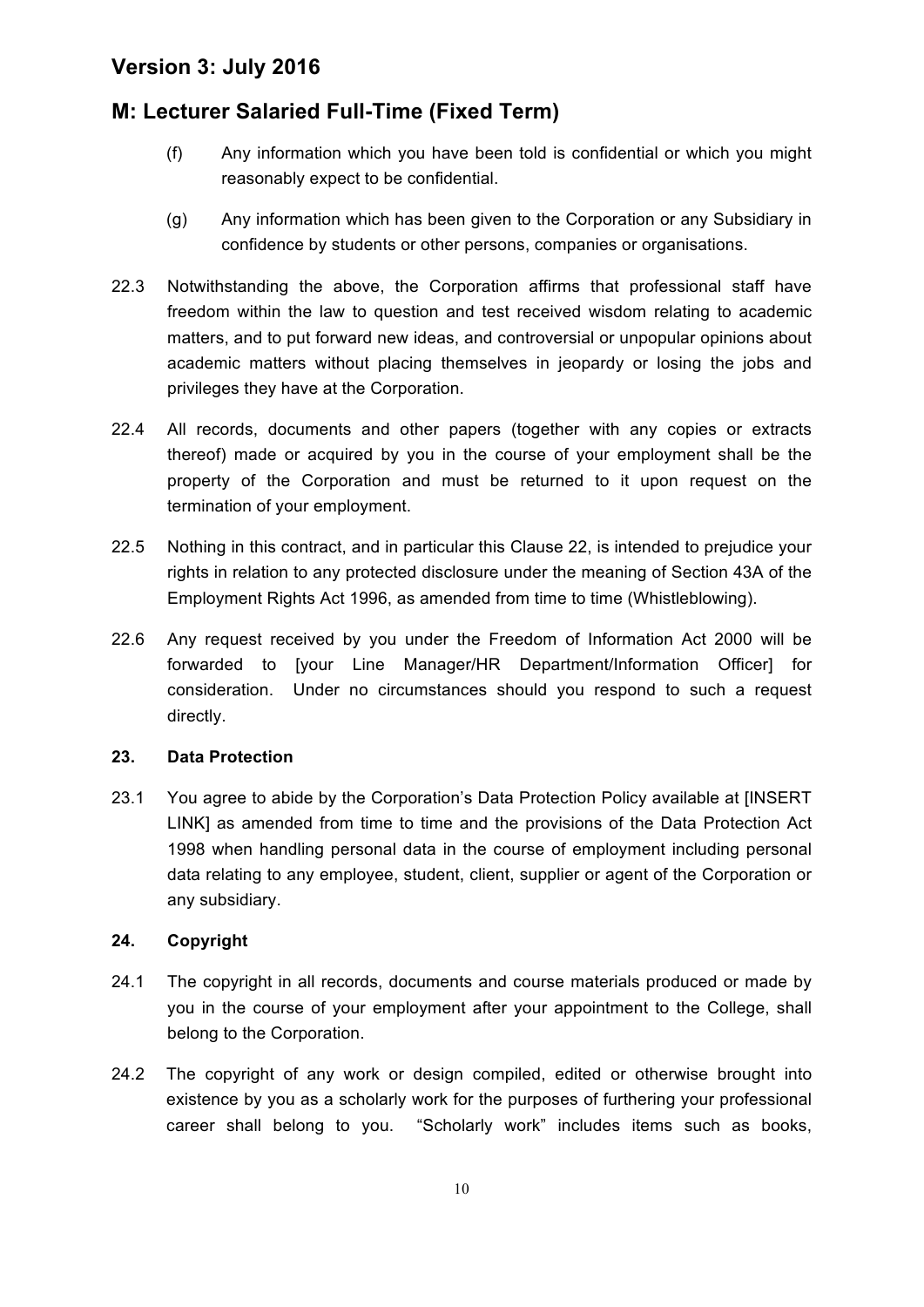### **M: Lecturer Salaried Full-Time (Fixed Term)**

contributions to books, articles and conference papers, and shall be construed in the light of the common understanding of the phrase in further and higher education.

#### **25. Grievances**

- 25.1 If you have a grievance relating to your employment, you are entitled to invoke the Corporation's Grievance Procedure which is available from [INSERT LOCATION].
- 25.2 You may from time to time be required to participate in some capacity in an employee grievance.

### **26. Disciplinary Procedures**

- 26.1 The Corporation expects reasonable standards of performance and conduct from its employees. Details of the Corporation's Procedures can be found at [INSERT LOCATION] together with the Staff Code of Conduct.
- 26.2 You may from time to time be required to participate in some capacity in a disciplinary procedure.

### **27. Capability Procedures**

The Corporation has procedures in place designed to assist and encourage all employees to achieve and maintain standards of job performance. The aim is to ensure consistent and fair treatment for all and to assist any employee who is considered to be experiencing difficulties in performing satisfactorily the duties required of the post to which s/he was appointed. Details of the Corporation's Procedures can be found at [INSERT LOCATION].

### **28. Protected Disclosures - Whistleblowing**

If you have concerns regarding activities including but not limited to malpractice, fraud or corruption within the Corporation and /or any of its subsidiaries you should refer to the Corporation's Whistleblowing Policy which can be found at [INSERT LOCATION] to assist you in raising your concerns.

### **29. Safeguarding Children and Adults**

The Corporation has policy and procedures in place which set out the statutory safeguarding responsibilities of Further Education Colleges, as well as good practice recommendations, in relation to children and adults. All employees are required to adhere to the Corporation's Safeguarding Policy and associated procedures and guidance, which may be varied by the Corporation from time to time. Details can be found at [INSERT LOCATION].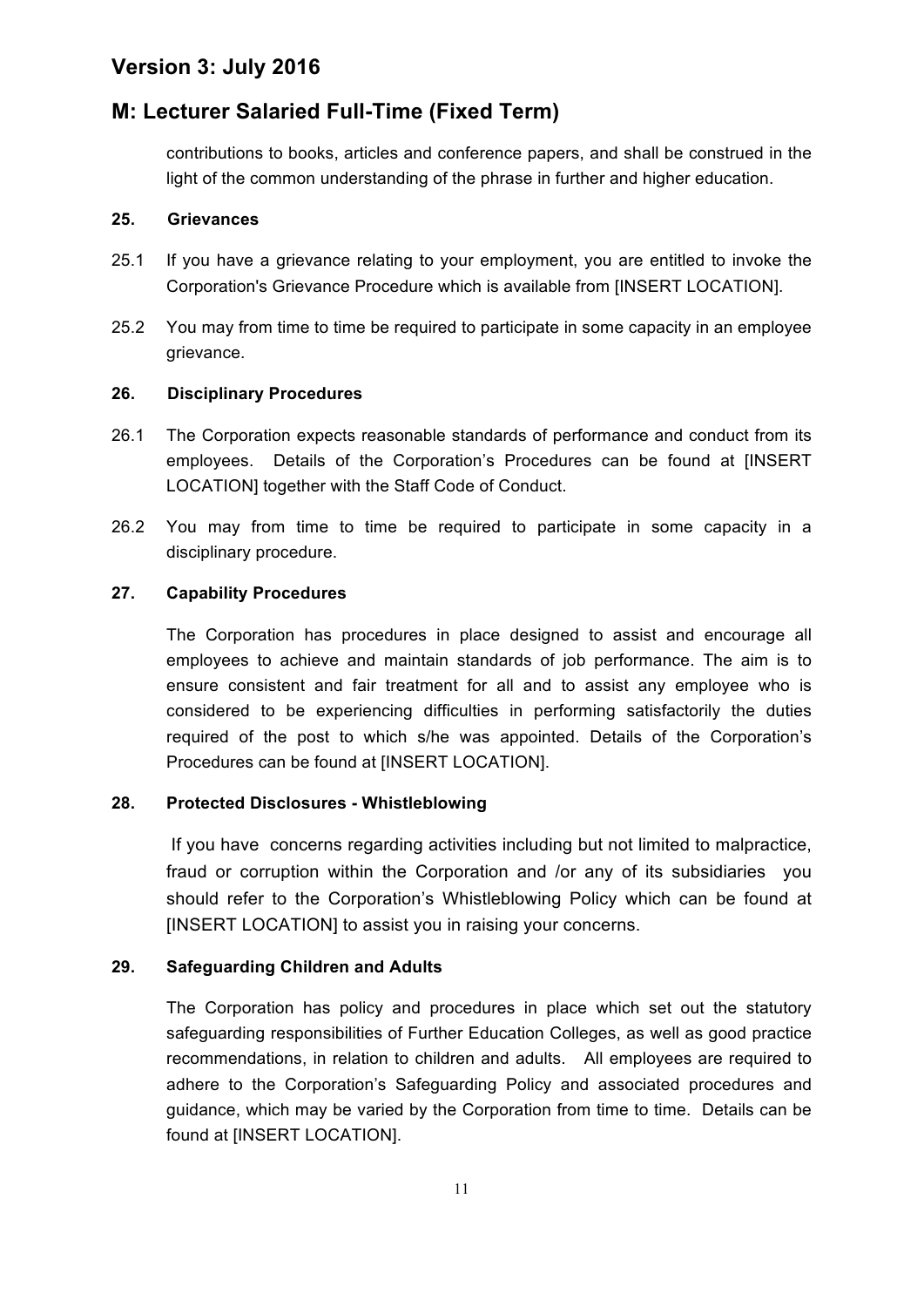### **M: Lecturer Salaried Full-Time (Fixed Term)**

#### **30. Social Networking**

You should be aware that the internet is provided primarily for business use. The Corporation recognises that many employees use the internet, including social media for personal and business purposes. You should therefore have due regard to the Corporation's Social Media and/or Email Policy and/or Acceptable Usage Policy when using the internet including social media for personal and business purposes.

#### **31. Monitoring of Telecommunications**

In accordance with the Corporation's policies, the Corporation has the right to monitor any and all aspects of its telephone and computer systems that are made available to you and to monitor, intercept and/or record any communications made by you, including any type of telephone, e-mail or Internet communications, for any purposes authorised under the Telecommunications (Lawful Business Practice) (Interception of Communications) Regulations 2000 and any amending or supplementary legislative or regulatory requirements.

#### **32. Criminal Acts**

In the event that you are under caution, arrested, charged with, and/or convicted of, a criminal act, you will advise the Corporation's Human Resources Department immediately. Failure to do so may result in disciplinary action.

#### **33. Anti-Bribery and Corruption**

- 33.1 Every employee and individual acting on the Corporation's behalf is responsible for maintaining the Corporation's reputation and for conducting their duties honestly and professionally. In accordance with this, you are required to adhere to the Corporation's Anti-Bribery Policy. Details can be found at [INSERT LOCATION].
- 33.2 You agree that you will report any suspicious conduct that may amount to a bribe being offered, promised, given, requested or accepted (either involving you or another employee or person acting for, or on behalf of, the Corporation) immediately to the relevant individuals within the Corporation in accordance with the Anti-Bribery Policy.

#### **34. Trade Union Membership**

34.1 You have the right to belong to a trade union of your choice. The following trade union[s] are currently recognised by the Corporation for Staff: [ENTER TU DETAILS AND RELEVANT BARGAINING GROUP].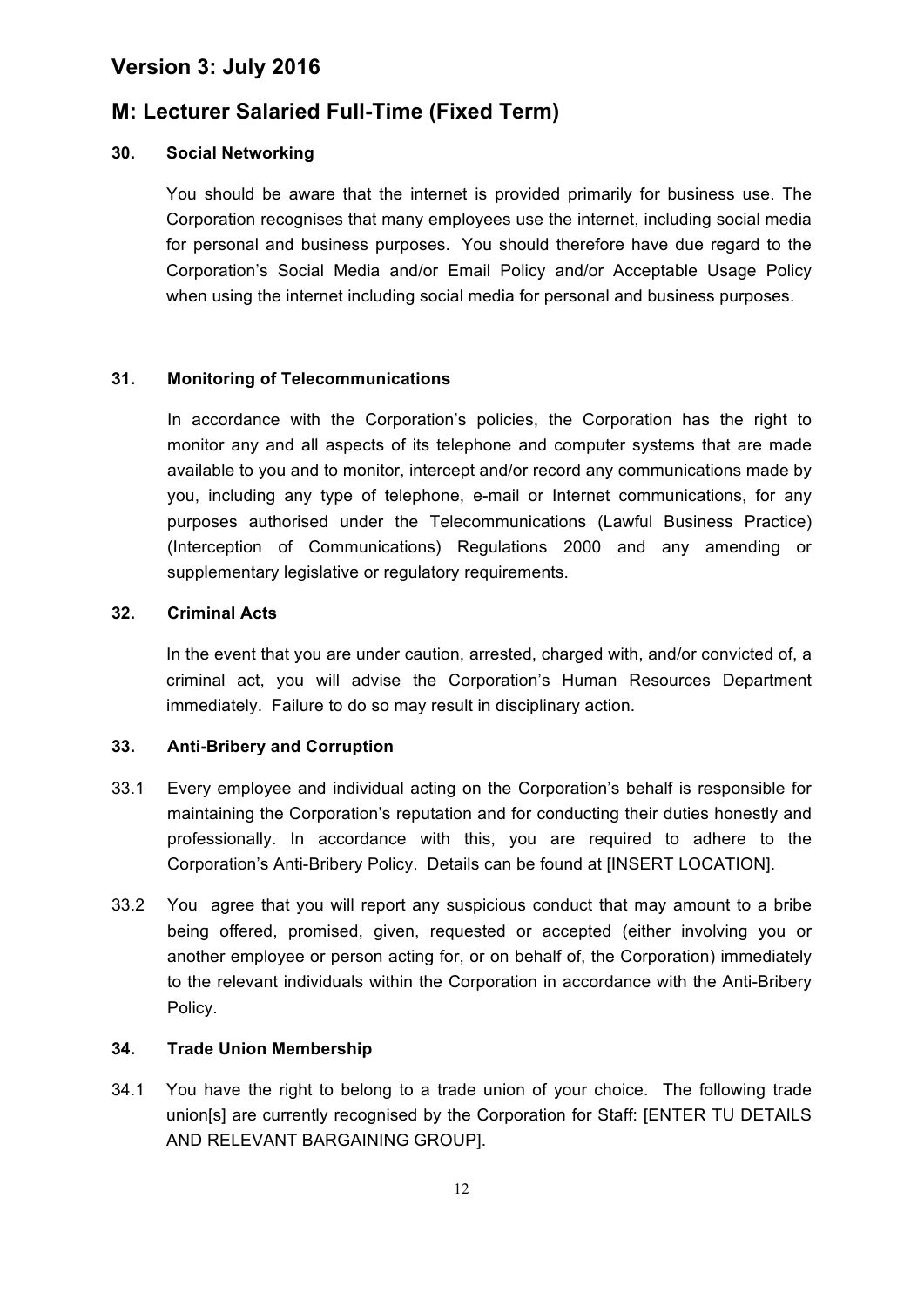### **M: Lecturer Salaried Full-Time (Fixed Term)**

34.2 The Corporation will provide information to the recognised trade unions to allow them to organise within the college. Your details will be provided unless you notify us, in writing that you do not wish your name to be provided.

### **35. Termination of Employment**

- 35.1 After the successful completion of any probationary period, the Corporation may terminate your employment by giving you in writing whichever is the greater is of:
	- (a) 2 months' notice
	- (b) one weeks' notice for each year of service, up to a maximum of 12 weeks' notice.
- 35.2 You may terminate your employment at any time by giving the Corporation 2 months' notice in writing
- 35.3 The Corporation may terminate your employment without notice or without compensation in lieu of notice if you are found guilty of gross misconduct.
- 35.4 During any period of notice of termination (whether given by you or the Corporation), the Corporation shall be under no obligation to assign any duties to you and shall be entitled to exclude you from its premises ("garden leave"), although this will not affect your right to receive your normal salary and other contractual benefits. If you are required to take '"garden leave" during the notice period, Clause 21 shall continue to apply.
- 35.5 Your employment will terminate automatically upon the date specified in Clause 1.

### **36. Return of Corporation Property**

- 36.1 Upon the termination of your employment (for whatever reason) you hereby agree to return to the Corporation all [documents, student work, IT equipment, books, office equipment, keys, security passes, credit cards, college car *– delete/amend as appropriate*] and any other property belonging to the Corporation. This includes all documents and information whether stored electronically or as hard copy.
- 36.2 All Corporation property must be returned no later than your last date of employment with the Corporation. You are also required to return to the Corporation any college property that may come into your possession after your employment ends.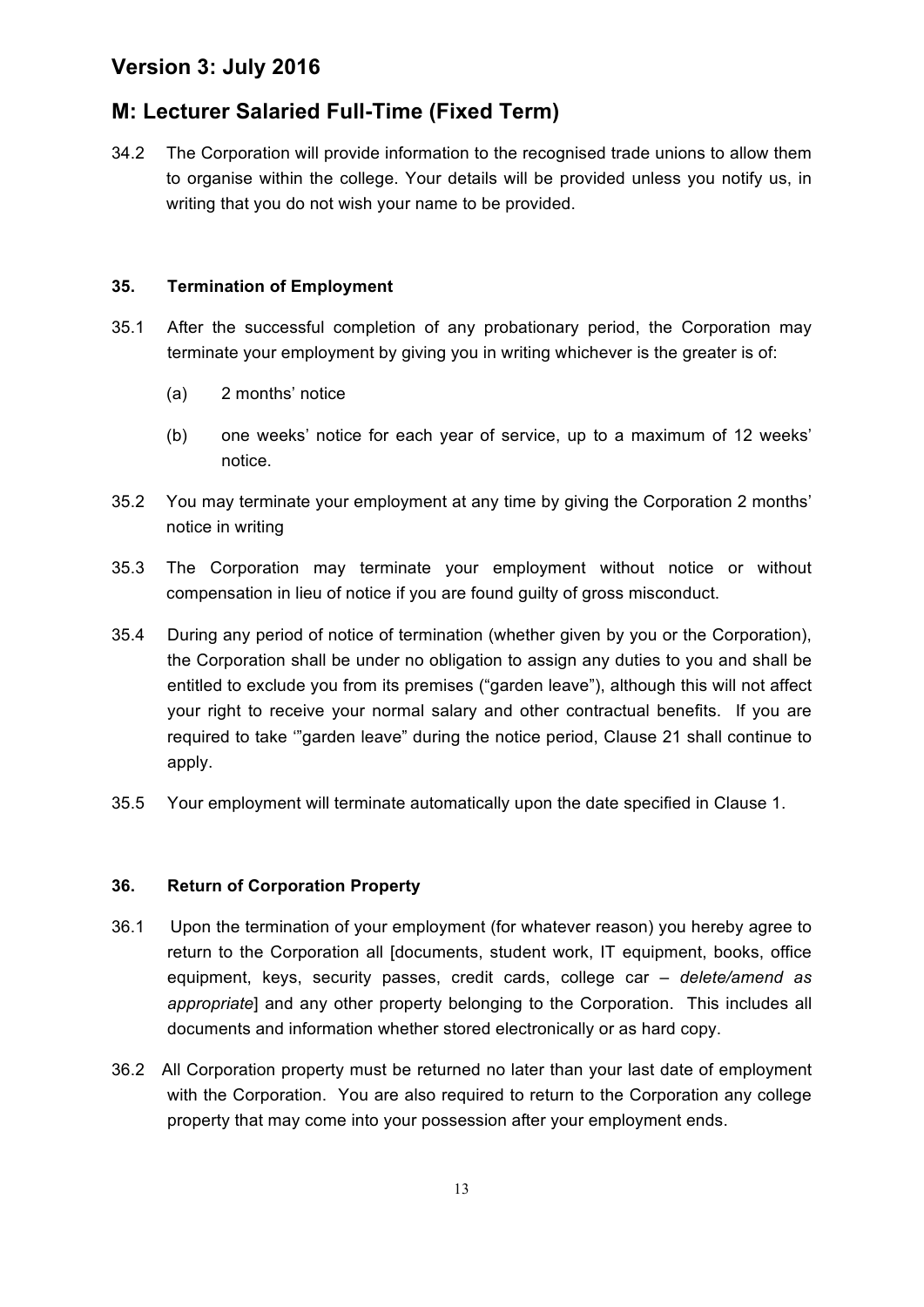### **M: Lecturer Salaried Full-Time (Fixed Term)**

36.3 It is your responsibility to return Corporation property. With reference to Clause 14 (Deductions), you hereby agree that any failure to return such property will entitle the Corporation to withhold the whole or any part of any wages due to you from the Corporation up to the second hand replacement cost of the non-returned property'. The Corporation reserves the right to issue legal proceedings against you in the event that it is unable to recover, by way of a withholding of salary a sum representing up to the second hand replacement cost of the property which is unreturned.

### **37. Collective Agreements**

National collective agreements which are currently in existence (as set out in Appendix 1) are expressly incorporated into this contract. These agreements may be varied from time to time following negotiations with the recognised trade unions through the Wales Negotiations Committee Further Education (WNCFE).

#### **38. Prior and subsequent agreements**

- 38.1 This Contract of Employment and Collective Agreements listed in Appendix 1 are in substitution for any previous letters of appointment or contracts of employment.
- 38.2 Any changes in the terms and conditions of employment applicable to staff appointed by the Corporation on the terms and conditions set out herein, which may be agreed after the date of this Contract between the Corporation and any trade unions recognised by the Corporation in respect of such staff, shall be incorporated automatically into your Contract of Employment.
- 38.3 Any future national collective agreements reached after the date of this contract through the WNCFE will be expressly incorporated into this contract in accordance with the procedures set out in the National Recognition Agreement.

#### **39. Interpretation**

In this contract "Subsidiary" means any company, association, society or other entity directly or indirectly controlled by the College, for which purpose 'control' means either ownership of more than 50% of the voting share capital (or equivalent right of ownership) of such company, association, society or other entity or power to direct its policies and management whether by contract, statute or otherwise.

#### **40. Applicable Law**

English and Welsh law shall apply to this Contract and the parties to this Contract submit to the jurisdiction of the courts of England and Wales.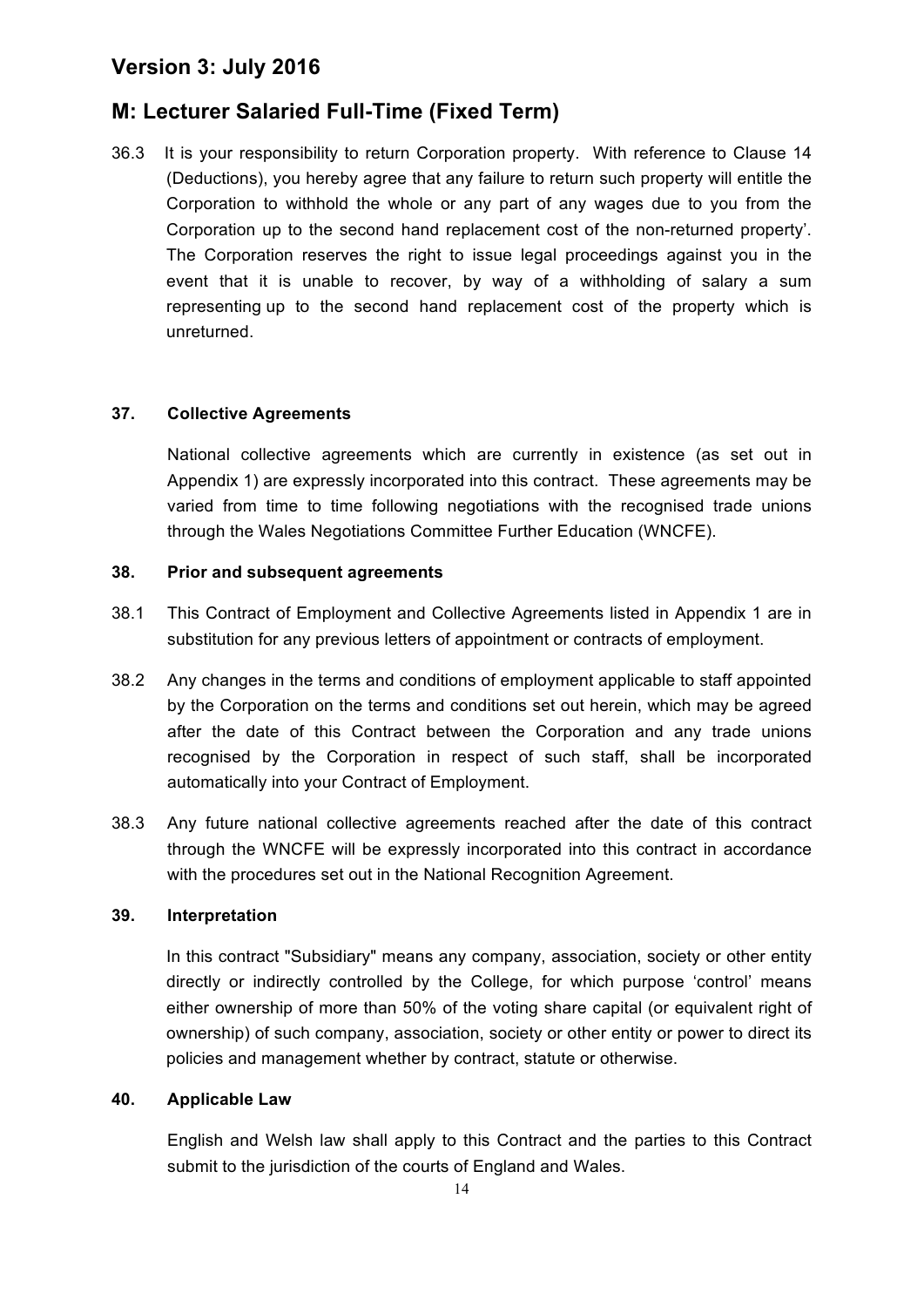### **M: Lecturer Salaried Full-Time (Fixed Term)**

### **41. Reporting cases of misconduct or professional incompetence**

- 41.1 It is a statutory requirement for the Corporation to refer information to the Disclosure and Barring Service when an employee has been removed from regulated activity because the Corporation believes s/he has engaged in relevant conduct, or posed a risk of harm to children or vulnerable adults, or when an employee leaves their post in circumstances where they would or might otherwise have been removed because they harmed, or posed a risk of harm to a child or vulnerable adult.
- 41.2 In accordance with the Education (Supply of Information) (Wales) Regulations 2009 the Corporation will report to the General Teaching Council for Wales (or any successor body formed to monitor professional standards within the FE Sector), cases of misconduct, professional incompetence or conviction of a relevant offence of a registered teacher or member of staff, which results in the Corporation ceasing to engage the services of that person.

### **42. Education Workforce Council (EWC)**

You are required to be registered by the EWC. You are therefore subject to the rules and regulations of this body.

#### **43. Post Termination Restrictions**

Either :

There are no Post Termination Restrictions for this post.

OR

The Post Termination Restrictions are set out in Appendix 2.

#### **Declaration**

I hereby confirm my agreement to the terms and conditions set out above.

Signed : ............................................................. Date ………………………..

(Name of Employee)

Signed : ...........................................................… Date …………………………..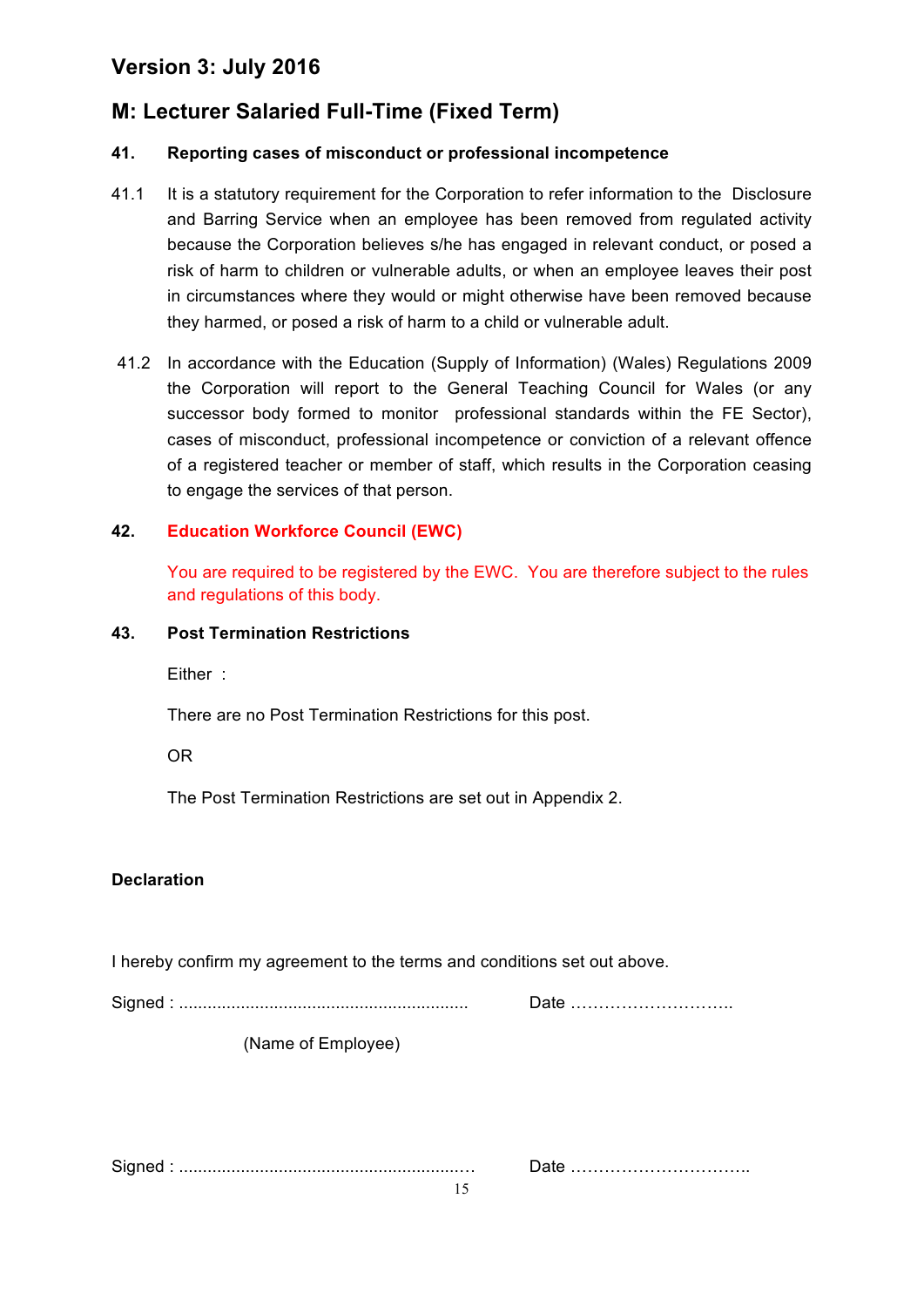# **M: Lecturer Salaried Full-Time (Fixed Term)**

(For and on behalf of the Corporation)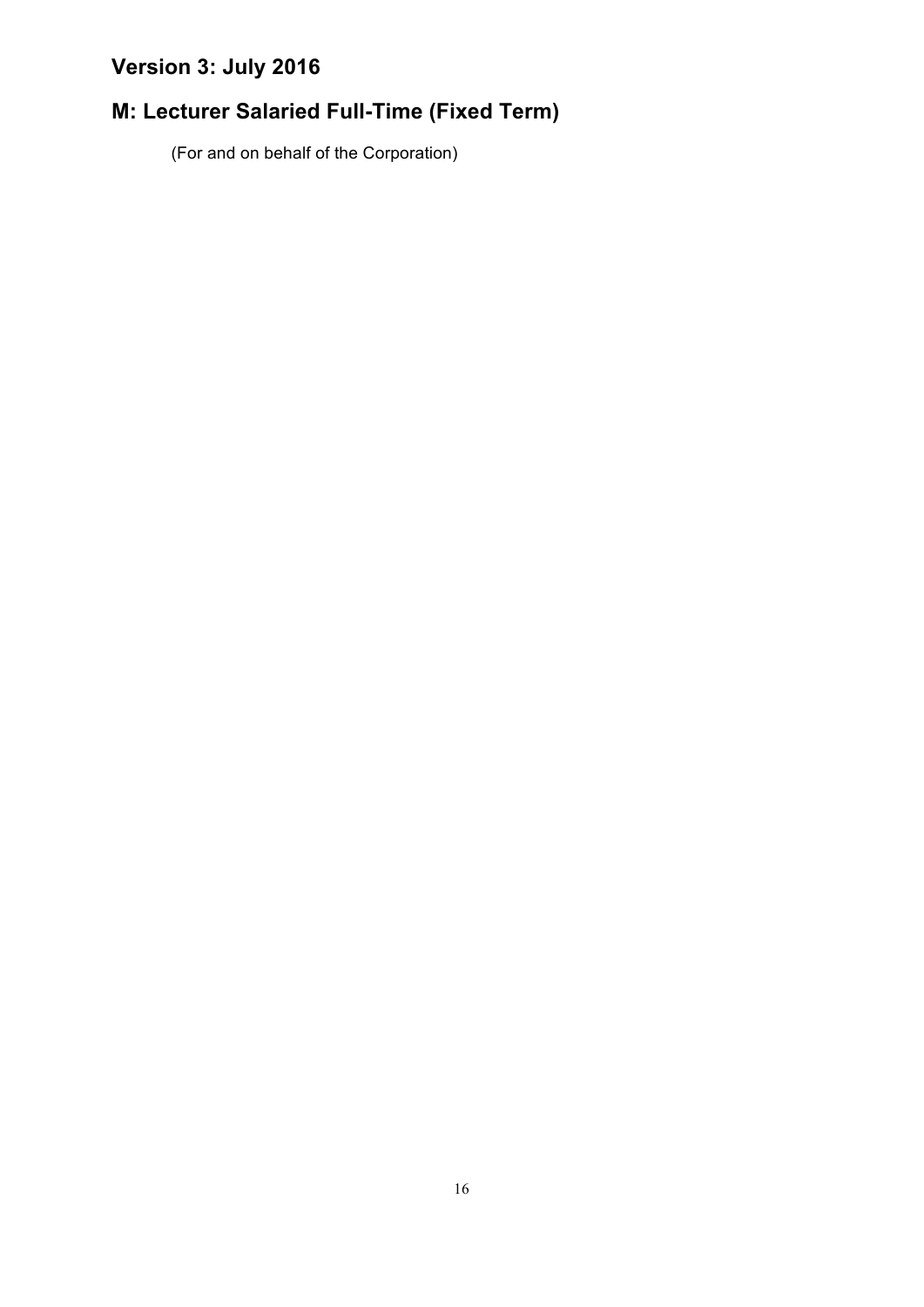### **M: Lecturer Salaried Full-Time (Fixed Term)**

### **Appendix 1 – Collective Agreements**

- 1. Pay Wales Agreement Year 3 (2005/6) (Threshold Progression)
- 2. National Agreement on Lecturer's Workload Allocation for Further Education Colleges in Wales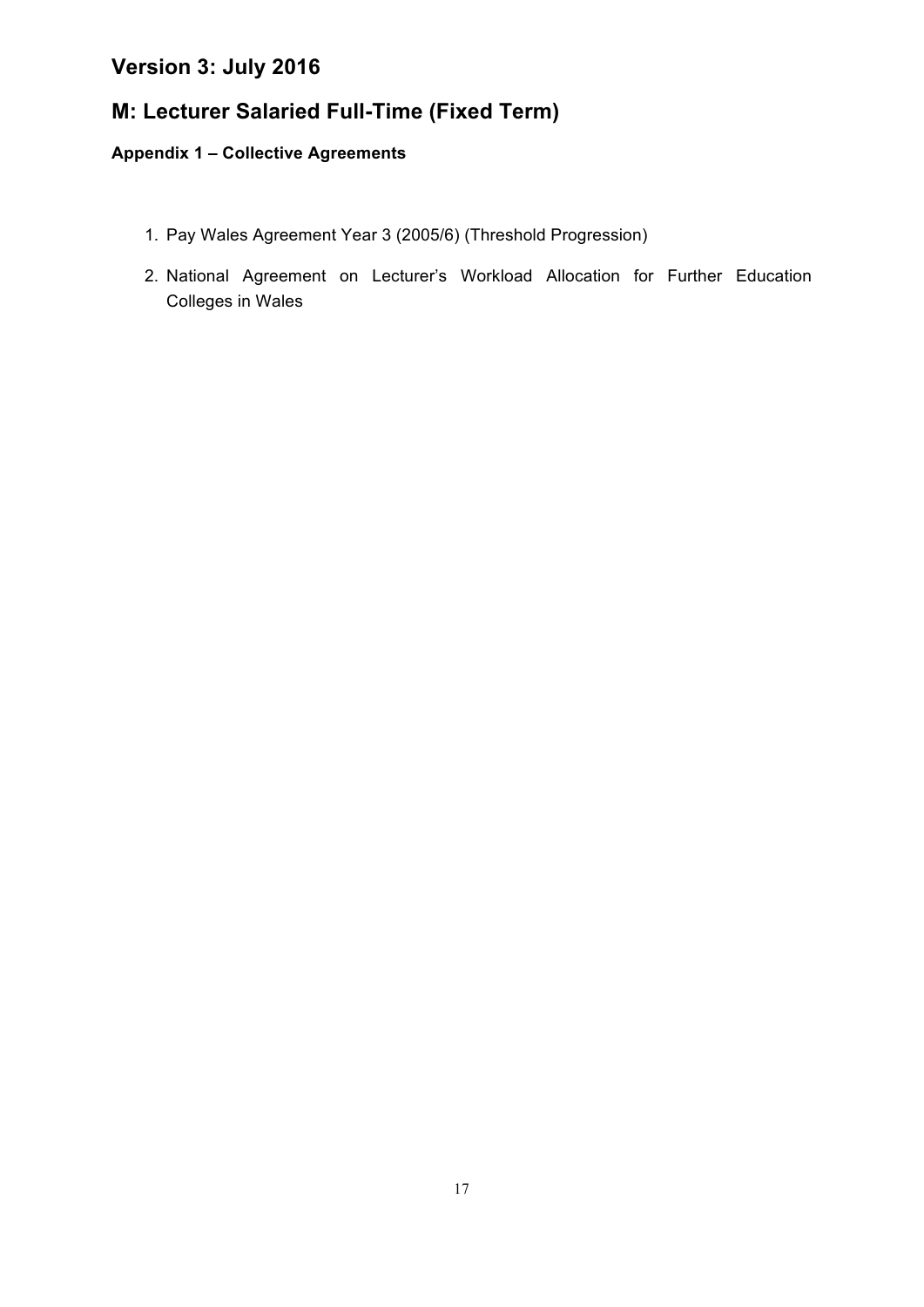### **M: Lecturer Salaried Full-Time (Fixed Term)**

### **Appendix 2**

### **1 Post-termination Restrictions**

- 1.1 For the purposes of Clause 1.2 below, the following words shall have the following meanings:
	- (a) "Client" shall mean any person, corporation, company or other organisation to whom or which the Corporation supplied services during the twelve months preceding the Termination Date and with whom or which, during such period, you had personal dealings in the course of your employment but shall exclude any such person who was enrolled as a student on a publicly funded course with the Corporation and any such organisation which distributes public funds for education and training purposes;
	- (b) "Restricted Services" shall mean any services which are the same as or similar to any services supplied by the Corporation with which your duties were concerned or for which you were responsible during the twelve months immediately preceding the Termination Date;
	- (c) "Termination Date" shall mean the date of termination of your employment.
- 1.2 You hereby undertake that you will not during a period of twelve months immediately following the Termination Date without the prior written consent of the Corporation whether by yourself, through your employees or agents or otherwise howsoever and whether on your own behalf or on behalf of any other person, corporation, company or other organisation, directly or indirectly:
	- (a) solicit business from or canvass any Client if such solicitation or canvassing is in respect of Restricted Services;
	- (b) supply Restricted Services to any Client;
	- (c) solicit or induce or endeavour to solicit or induce any person who is on the Termination Date employed by the Corporation in a managerial capacity or as a member of its academic staff to cease working for or providing services to the Corporation, whether or not any such person would thereby commit a breach of contract;
	- (d) employ or otherwise engage in the supply of Restricted Services to any Client any person who is on the Termination Date, or was during the twelve months preceding the Termination Date, employed by the Corporation in a managerial capacity or as a member of its academic staff.